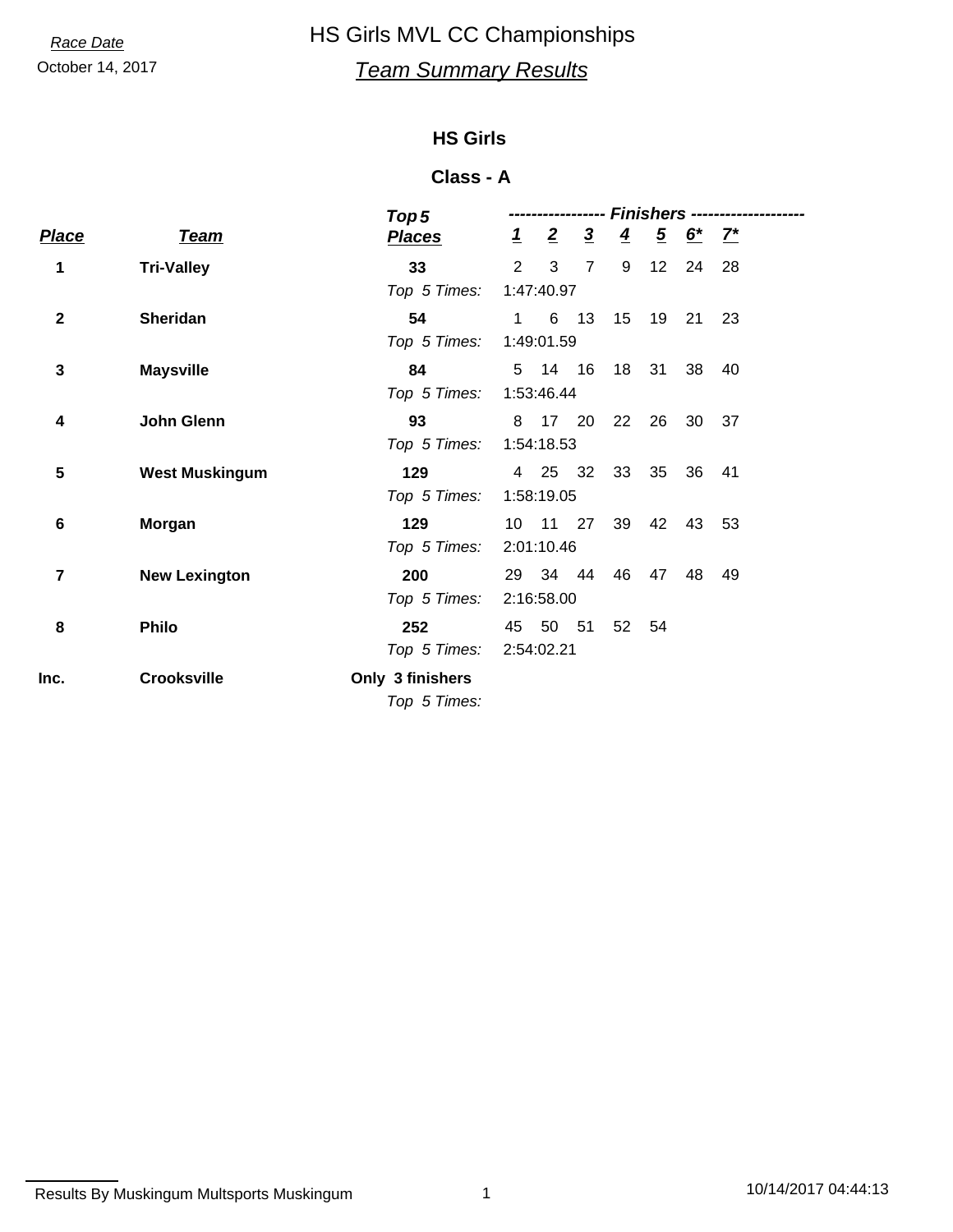## **Race Date HS Girls MVL CC Championships**

#### October 14, 2017 *Final Team Results*

#### **Girls**

#### **HS Girls**

## **Class - A**

|                | Giass - A     |                          |       |                |                          |                  |                        |             |  |
|----------------|---------------|--------------------------|-------|----------------|--------------------------|------------------|------------------------|-------------|--|
|                |               |                          |       | <b>Overall</b> | <b>Cumulative</b>        |                  | <b>Cumulative</b>      | <b>Time</b> |  |
|                | <b>Bib No</b> | <b>Name</b>              | Grade | <b>Place</b>   | <b>Place</b>             | <b>Time</b>      | <b>Time</b>            | <b>Back</b> |  |
|                |               | <b>Team - Tri-Valley</b> |       |                | <b>Finish Position -</b> | 1                |                        |             |  |
|                |               | Team Score (places):33   |       |                |                          |                  | Average Time: 21:32.19 |             |  |
| 1              | 1380          | Audrey Spiker            | 10    | $\overline{c}$ | $\overline{c}$           | 20:59.16         | 20:59.16               | 0:00.00     |  |
| $\overline{2}$ | 1378          | <b>Madison Murphy</b>    | 11    | 3              | 5                        | 21:05.75         | 42:04.91               | 0:06.59     |  |
| 3              | 1371          | <b>Hainsley Hatfield</b> | 10    | 7              | 12                       | 21:30.79         | 1:03:35.70             | 0:31.63     |  |
| 4              | 1376          | <b>Riley Moore</b>       | 9     | 9              | 21                       | 21:47.51         | 1:25:23.21             | 0:48.35     |  |
| 5              | 1373          | <b>Ellie Kidwell</b>     | 10    | 12             | 33                       | 22:17.76         | 1:47:40.97             | 1:18.60     |  |
| 6              | 1372          | <b>Starley Jacobs</b>    | 10    | (24)           | (57)                     | 23:23.98         | 2:11:04.95             | 2:24.82     |  |
| 7              | 1369          | Megan Hall               | 11    | (28)           | (85)                     | 23:59.50         | 2:35:04.45             | 3:00.34     |  |
| 8              | 1381          | <b>Taylor Valentine</b>  | 11    | More Than 7    |                          | 24:21.78         | 2:59:26.23             | 3:22.62     |  |
| 9              | 1382          | Maddie Wortman           | 10    | More Than 7    |                          | 24:26.07         | 3:23:52.30             | 3:26.91     |  |
| 10             | 1374          | Alex Lemley              | 11    | More Than 7    |                          | 24:27.87         | 3:48:20.17             | 3:28.71     |  |
| 11             | 1377          | Savanna Moran            | 11    | More Than 7    |                          | 24:28.36         | 4:12:48.53             | 3:29.20     |  |
| 12             | 1366          | Daisy Beale              | 10    | More Than 7    |                          | 25:52.41         | 4:38:40.94             | 4:53.25     |  |
| 13             | 1370          | Nicole Harper            | 9     | More Than 7    |                          | 26:46.03         | 5:05:26.97             | 5:46.87     |  |
| 14             | 1375          | <b>Madison Marple</b>    | 9     | More Than 7    |                          | 28:50.10         | 5:34:17.07             | 7:50.94     |  |
| 15             | 1367          | Sayge Colopy             | 11    | More Than 7    |                          | 28:52.90         | 6:03:09.97             | 7:53.74     |  |
| 16             | 1368          | Natalie Davidson         | 9     | More Than 7    |                          | 29:31.24         | 6:32:41.21             | 8:32.08     |  |
| 17             | 1379          | Sophia Sanders           | 9     | More Than 7    |                          | 43:59.36         | 7:16:40.57             | 23:00.20    |  |
|                |               | <b>Team - Sheridan</b>   |       |                | <b>Finish Position -</b> | $\mathbf{2}$     |                        |             |  |
|                |               | Team Score (places):54   |       |                |                          |                  | Average Time: 21:48.32 |             |  |
| 1              | 1352          | Anna Foster              | 12    | 1              | 1                        | 19:24.75         | 19:24.75               | 0:00.00     |  |
| 2              | 1353          | <b>Emily Heath</b>       | 11    | 6              | 7                        | 21:29.11         | 40:53.86               | 2:04.36     |  |
| 3              | 1364          | Jensen Wolfe             | 9     | 13             | 20                       | 22:25.10         | 1:03:18.96             | 3:00.35     |  |
| 4              | 1362          | Chrystina Watson         | 12    | 15             | 35                       | 22:43.03         | 1:26:01.99             | 3:18.28     |  |
| 5              | 1350          | Kaeley Clonch            | 12    | 19             | 54                       | 22:59.60         | 1:49:01.59             | 3:34.85     |  |
| 6              | 1358          | Sarah Snider             | 10    | (21)           | (75)                     | 23:03.75         | 2:12:05.34             | 3:39.00     |  |
| 7              | 1359          | Spencer Snider           | 12    | (23)           | (98)                     | 23:16.55         | 2:35:21.89             | 3:51.80     |  |
| 8              | 1360          | Hannah Suver             | 11    | More Than 7    |                          | 23:50.39         | 2:59:12.28             | 4:25.64     |  |
| 9              | 1361          | Lauren Thomas            | 11    | More Than 7    |                          | 23:51.04         | 3:23:03.32             | 4:26.29     |  |
| 10             | 1356          | <b>Bethany Severance</b> | 10    | More Than 7    |                          | 24:28.62         | 3:47:31.94             | 5:03.87     |  |
| 11             | 1351          | Kayla Collins            | 11    | More Than 7    |                          | 25:47.80         | 4:13:19.74             | 6:23.05     |  |
| 12             | 1348          | <b>Skylar Blevins</b>    | 10    | More Than 7    |                          | 25:58.81         | 4:39:18.55             | 6:34.06     |  |
| 13             | 1354          | <b>Elizabeth Hines</b>   | 12    | More Than 7    |                          | 26:13.48         | 5:05:32.03             | 6:48.73     |  |
| 14             | 1357          | Adisen Shroyer           | 9     | More Than 7    |                          | 28:02.38         | 5:33:34.41             | 8:37.63     |  |
| 15             | 1363          | Rachel Wilke             | 11    | More Than 7    |                          | 28:24.13         | 6:01:58.54             | 8:59.38     |  |
| 16             | 1365          | <b>Skyler Yakes</b>      | 12    | More Than 7    |                          | 29:55.33         | 6:31:53.87             | 10:30.58    |  |
|                |               | <b>Team - Maysville</b>  |       |                | <b>Finish Position -</b> | $\boldsymbol{3}$ |                        |             |  |

### **Team - Maysville**

Team Score (places):84

Average Time: 22:45.29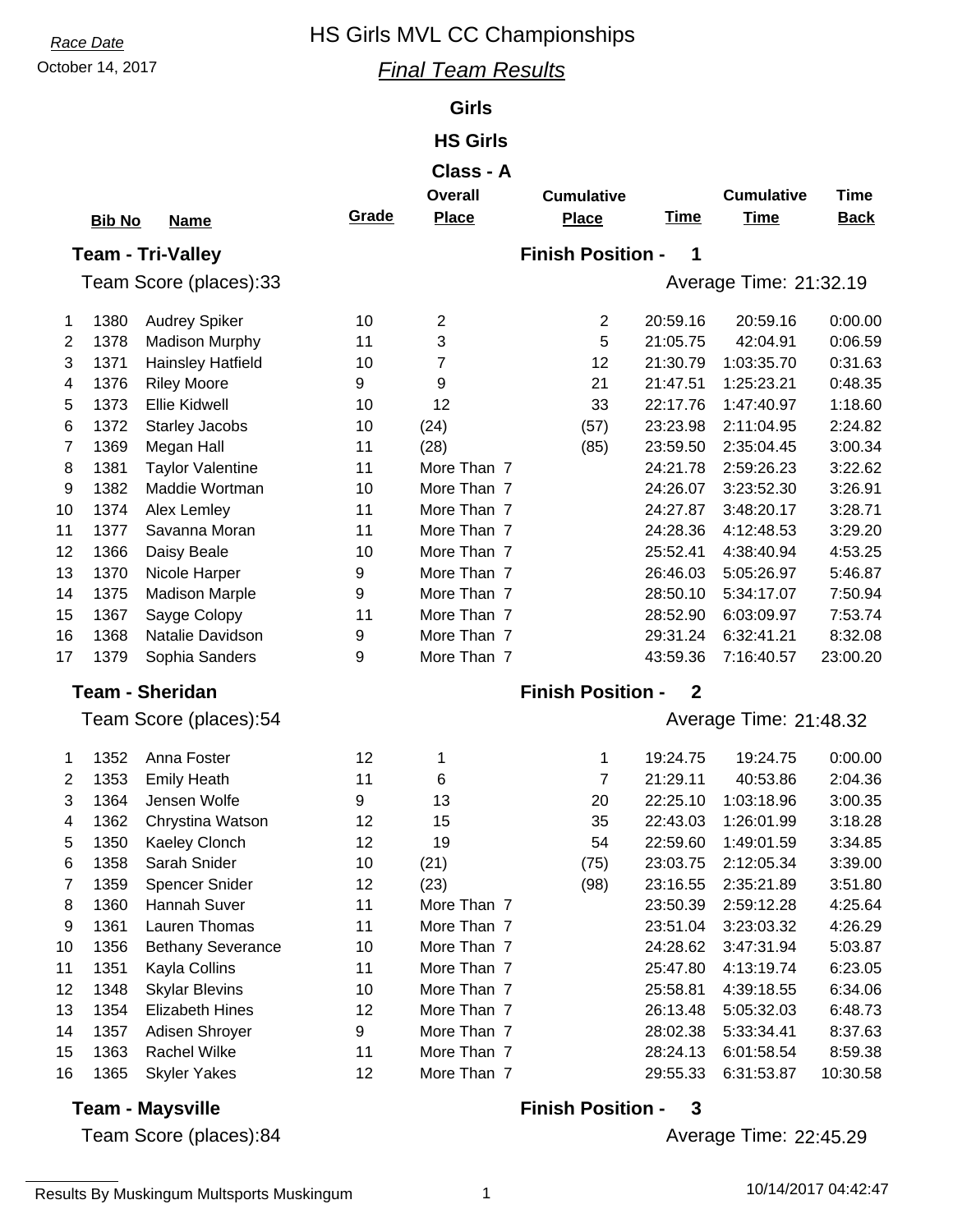## **Race Date HS Girls MVL CC Championships**

#### October 14, 2017 *Final Team Results*

#### **Girls**

### **HS Girls**

#### **Class - A**

|                          | <b>Bib No</b> | <b>Name</b>                  | Grade | <b>Overall</b><br><b>Place</b>           | <b>Cumulative</b><br><b>Place</b> | <b>Time</b> | <b>Cumulative</b><br><b>Time</b> | <b>Time</b><br><b>Back</b> |  |  |
|--------------------------|---------------|------------------------------|-------|------------------------------------------|-----------------------------------|-------------|----------------------------------|----------------------------|--|--|
|                          |               | <b>Team - Maysville</b>      |       | <b>Finish Position -</b><br>$\mathbf{3}$ |                                   |             |                                  |                            |  |  |
| Team Score (places):84   |               |                              |       |                                          |                                   |             | Average Time: 22:45.29           |                            |  |  |
| 1                        | 1325          | <b>Taylor Williamson</b>     | 10    | 5                                        | 5                                 | 21:24.93    | 21:24.93                         | 0:00.00                    |  |  |
| 2                        | 1323          | Kristin Roessler             | 11    | 14                                       | 19                                | 22:33.03    | 43:57.96                         | 1:08.10                    |  |  |
| 3                        | 1315          | Donna Hampp                  | 10    | 16                                       | 35                                | 22:46.25    | 1:06:44.21                       | 1:21.32                    |  |  |
| 4                        | 1324          | <b>Brenna Seastrand</b>      | 9     | 18                                       | 53                                | 22:58.79    | 1:29:43.00                       | 1:33.86                    |  |  |
| 5                        | 1319          | Sydney Joseph                | 11    | 31                                       | 84                                | 24:03.44    | 1:53:46.44                       | 2:38.51                    |  |  |
| 6                        | 1322          | Kaylin Roessler              | 11    | (38)                                     | (122)                             | 25:36.57    | 2:19:23.01                       | 4:11.64                    |  |  |
| 7                        | 1314          | Kassidi Calihan              | 11    | (40)                                     | (162)                             | 26:02.53    | 2:45:25.54                       | 4:37.60                    |  |  |
| 8                        | 1320          | Emma McElroy                 | 9     | More Than 7                              |                                   | 28:14.19    | 3:13:39.73                       | 6:49.26                    |  |  |
| 9                        | 1317          | Treva Hampp                  | 9     | More Than 7                              |                                   | 29:16.38    | 3:42:56.11                       | 7:51.45                    |  |  |
| 10                       | 1321          | Rayne Perone                 | 10    | More Than 7                              |                                   | 31:21.15    | 4:14:17.26                       | 9:56.22                    |  |  |
| 11                       | 1318          | Sydney Hill                  | 9     | More Than 7                              |                                   | 31:26.93    | 4:45:44.19                       | 10:02.00                   |  |  |
| 12                       | 1316          | Rachel Hampp                 | 12    | More Than 7                              |                                   | 34:15.78    | 5:19:59.97                       | 12:50.85                   |  |  |
| <b>Team - John Glenn</b> |               |                              |       |                                          | <b>Finish Position -</b>          | 4           |                                  |                            |  |  |
|                          |               | Team Score (places):93       |       |                                          |                                   |             | Average Time: 22:51.71           |                            |  |  |
| 1                        | 1305          | <b>Felicity Boykin</b>       | 10    | 8                                        | 8                                 | 21:41.73    | 21:41.73                         | 0:00.00                    |  |  |
| 2                        | 1310          | Carleigh Ludwig              | 11    | 17                                       | 25                                | 22:55.14    | 44:36.87                         | 1:13.41                    |  |  |
| 3                        | 1309          | <b>Bailey Johnson</b>        | 12    | 20                                       | 45                                | 23:03.46    | 1:07:40.33                       | 1:21.73                    |  |  |
| 4                        | 1308          | <b>Madison Hunter</b>        | 12    | 22                                       | 67                                | 23:08.53    | 1:30:48.86                       | 1:26.80                    |  |  |
| 5                        | 1312          | Jenna Pethtel                | 12    | 26                                       | 93                                | 23:29.67    | 1:54:18.53                       | 1:47.94                    |  |  |
| 6                        | 1313          | Courtlyn Showman             | 11    | (30)                                     | (123)                             | 24:02.80    | 2:18:21.33                       | 2:21.07                    |  |  |
| 7                        | 1307          | <b>Taylor Erwine</b>         | 10    | (37)                                     | (160)                             | 25:22.31    | 2:43:43.64                       | 3:40.58                    |  |  |
| 8                        | 1304          | Maddie Barnett               | 11    | More Than 7                              |                                   | 26:35.27    | 3:10:18.91                       | 4:53.54                    |  |  |
| 9                        | 1311          | Pati Marti                   | 9     | More Than 7                              |                                   | 26:49.08    | 3:37:07.99                       | 5:07.35                    |  |  |
| 10                       | 1306          | Kierstin Erickson            | 9     | More Than 7                              |                                   | 28:39.69    | 4:05:47.68                       | 6:57.96                    |  |  |
|                          |               | <b>Team - West Muskingum</b> |       |                                          | <b>Finish Position</b>            | 5           |                                  |                            |  |  |
|                          |               | Team Score (places):129      |       |                                          |                                   |             | Average Time: 23:39.81           |                            |  |  |
| 1                        | 1390          | Megan Judson                 | 10    | 4                                        | $\overline{\mathcal{A}}$          | 21:13.82    | 21:13.82                         | 0:00.00                    |  |  |
| $\overline{2}$           | 1391          | Kalynn Oliver                | 9     | 25                                       | 29                                | 23:27.45    | 44:41.27                         | 2:13.63                    |  |  |
| 3                        | 1388          | Ali Hillis                   | 12    | 32                                       | 61                                | 24:18.38    | 1:08:59.65                       | 3:04.56                    |  |  |
| 4                        | 1385          | <b>Kimberly Blair</b>        | 10    | 33                                       | 94                                | 24:31.05    | 1:33:30.70                       | 3:17.23                    |  |  |
| 5                        | 1384          | Gabbi Birkhiemer             | 9     | 35                                       | 129                               | 24:48.35    | 1:58:19.05                       | 3:34.53                    |  |  |
| 6                        | 1389          | <b>Brooke Hillis</b>         | 12    | (36)                                     | (165)                             | 25:09.36    | 2:23:28.41                       | 3:55.54                    |  |  |
| 7                        | 1386          | Morgan Cooper                | 10    | (41)                                     | (206)                             | 26:09.14    | 2:49:37.55                       | 4:55.32                    |  |  |
| 8                        | 1392          | Paula Paton                  | 10    | More Than 7                              |                                   | 27:03.50    | 3:16:41.05                       | 5:49.68                    |  |  |
| 9                        | 1387          | Paige Dunfee                 | 12    | More Than 7                              |                                   | 32:09.66    | 3:48:50.71                       | 10:55.84                   |  |  |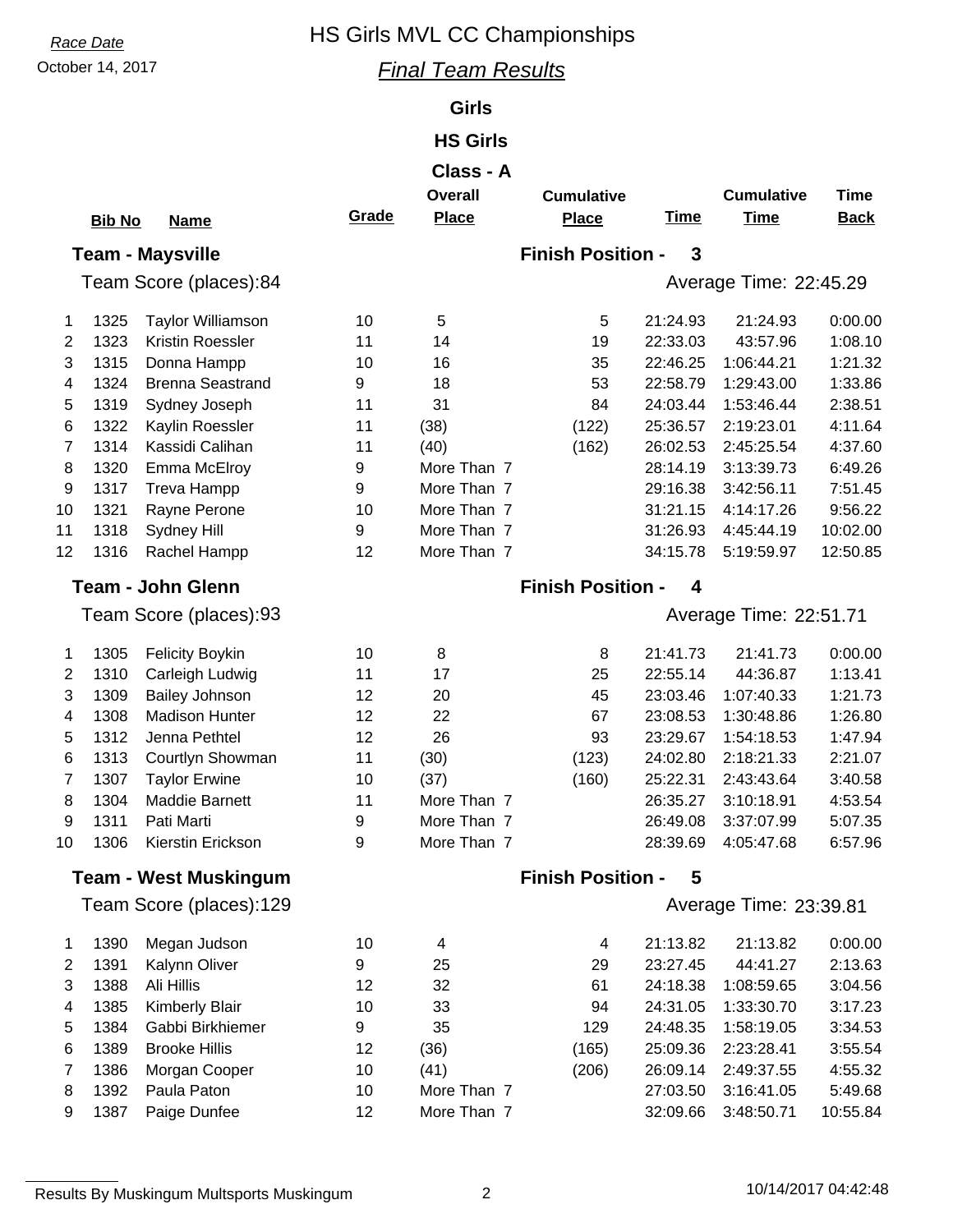## **Race Date HS Girls MVL CC Championships**

### October 14, 2017 *Final Team Results*

#### **Girls**

### **HS Girls**

|                |                     |                             |       | Class - A      |                               |             |                        |             |
|----------------|---------------------|-----------------------------|-------|----------------|-------------------------------|-------------|------------------------|-------------|
|                |                     |                             |       | <b>Overall</b> | <b>Cumulative</b>             |             | <b>Cumulative</b>      | <b>Time</b> |
|                | <b>Bib No</b>       | <b>Name</b>                 | Grade | <b>Place</b>   | <b>Place</b>                  | <b>Time</b> | <b>Time</b>            | <b>Back</b> |
|                |                     | Team - Morgan               |       |                | <b>Finish Position -</b>      | 6           |                        |             |
|                |                     | Team Score (places):129     |       |                |                               |             | Average Time: 24:14.09 |             |
|                |                     |                             |       |                |                               |             |                        |             |
| 1              | 1326                | Jozi Brown                  | 12    | 10             | 10                            | 21:52.87    | 21:52.87               | 0:00.00     |
| $\overline{2}$ | 1329                | Dahlia Hill                 | 9     | 11             | 21                            | 22:04.65    | 43:57.52               | 0:11.78     |
| 3              | 1332                | <b>Brandi Ross</b>          | 12    | 27             | 48                            | 23:41.63    | 1:07:39.15             | 1:48.76     |
| 4              | 1327                | <b>Taylor Gorrell</b>       | 10    | 39             | 87                            | 25:38.64    | 1:33:17.79             | 3:45.77     |
| 5              | 1330                | Ariee Jacobs                | 9     | 42             | 129                           | 27:52.67    | 2:01:10.46             | 5:59.80     |
| 6              | 1333                | Che Venoy                   | 10    | (43)           | (172)                         | 27:57.63    | 2:29:08.09             | 6:04.76     |
| 7              | 1331                | <b>Bradi Rex</b>            | 9     | (53)           | (225)                         | 38:03.87    | 3:07:11.96             | 16:11.00    |
| 8              | 1328                | Jensen Greer                | 12    | More Than 7    |                               | 40:59.16    | 3:48:11.12             | 19:06.29    |
|                |                     | <b>Team - New Lexington</b> |       |                | <b>Finish Position -</b>      | 7           |                        |             |
|                |                     | Team Score (places):200     |       |                |                               |             | Average Time: 27:23.60 |             |
| 1              | 1336                | <b>Ashton Carroll</b>       | 10    | 29             | 29                            | 24:00.95    | 24:00.95               | 0:00.00     |
| 2              | 1337                | Kenadee Dillon              | 10    | 34             | 63                            | 24:45.57    | 48:46.52               | 0:44.62     |
| 3              | 1339                | <b>Taylor Hiles</b>         | 12    | 44             | 107                           | 28:39.18    | 1:17:25.70             | 4:38.23     |
| 4              | 1335                | Carlee Barnette             | 11    | 46             | 153                           | 29:34.81    | 1:47:00.51             | 5:33.86     |
| 5              | 1338                | Jaslan Fortner              | 9     | 47             | 200                           | 29:57.49    | 2:16:58.00             | 5:56.54     |
| 6              | 1341                | Anna Mohler                 | 12    | (48)           | (248)                         | 30:10.93    | 2:47:08.93             | 6:09.98     |
| 7              | 1340                | Alexis McCord               | 9     | (49)           | (297)                         | 31:41.29    | 3:18:50.22             | 7:40.34     |
| 8              | 1334                | Abbi Alfman                 | 11    | More Than 7    |                               | 31:57.17    | 3:50:47.39             | 7:56.22     |
|                | <b>Team - Philo</b> |                             |       |                | <b>Finish Position -</b>      | 8           |                        |             |
|                |                     | Team Score (places):252     |       |                |                               |             | Average Time: 34:48.44 |             |
| 1              | 1342                | <b>Maiah Bell</b>           | 10    | 45             | 45                            | 29:30.07    | 29:30.07               | 0:00.00     |
| $\overline{2}$ | 1347                | <b>Brea Linkous</b>         | 10    | 50             | 95                            | 33:15.31    | 1:02:45.38             | 3:45.24     |
| 3              | 1346                | Ariel Henderson             | 11    | 51             | 146                           | 35:19.80    | 1:38:05.18             | 5:49.73     |
| 4              | 1343                | Diana Chambers              | 12    | 52             | 198                           | 36:56.05    | 2:15:01.23             | 7:25.98     |
| 5              | 1345                | Abbie Hayes                 | 10    | 54             | 252                           | 39:00.98    | 2:54:02.21             | 9:30.91     |
|                |                     | <b>Team - Crooksville</b>   |       |                | <b>Finish Position - Inc.</b> |             |                        |             |
|                |                     | Team Score (places): Inc.   |       |                |                               |             | Average Time:          |             |
| 1              | 1303                | Savannah Moorehead          | 10    | Less Than 5    |                               | 20:48.01    | 20:48.01               | 0:00.00     |
| 2              | 1301                | Paige Beish                 | 12    | Less Than 5    |                               | 23:46.09    | 44:34.10               | 2:58.08     |

3 1302 Cierra Ellis 10 Less Than 5 30:56.04 1:15:30.14 10:08.03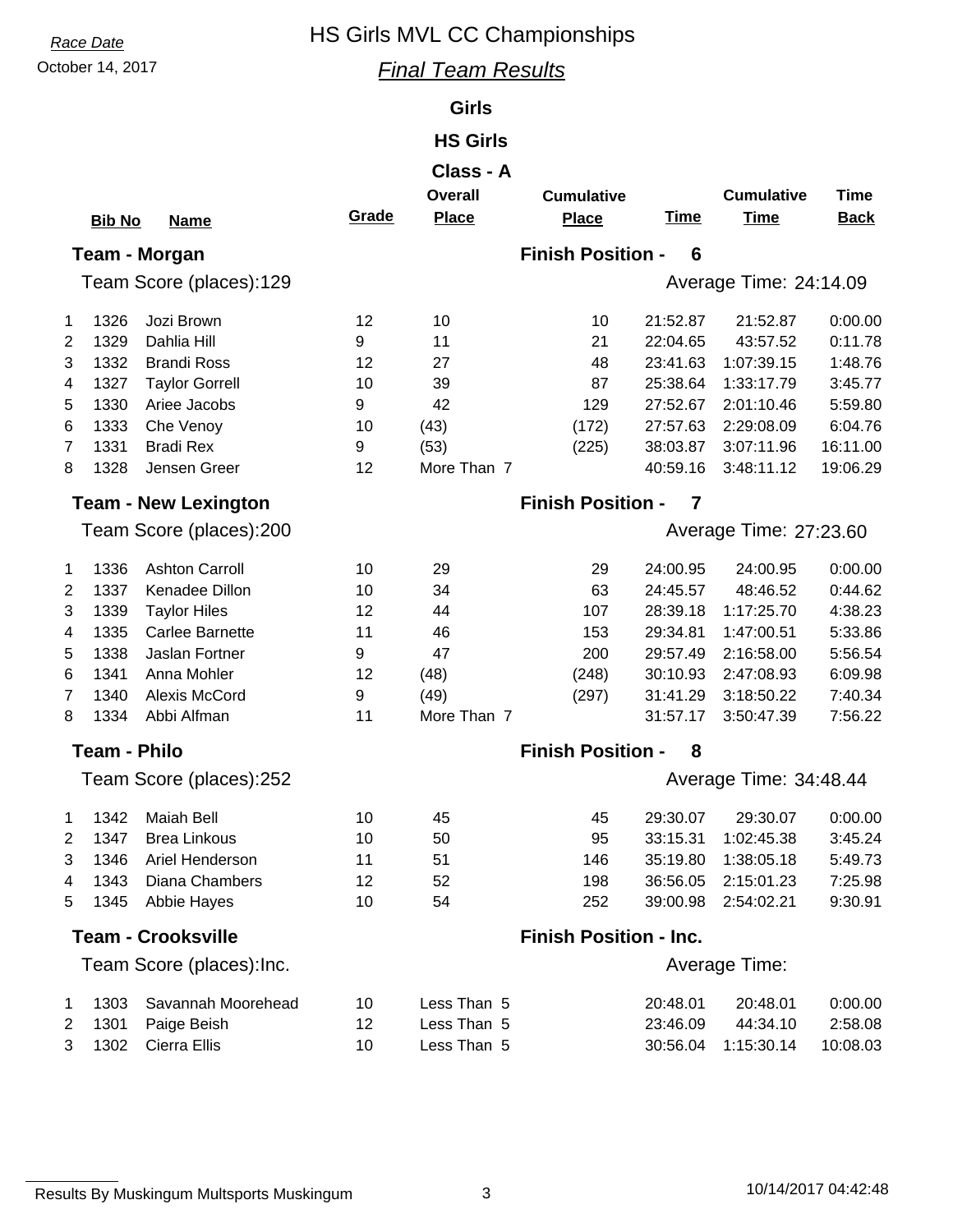# October 14, 2017

## **Race Date HS Girls MVL CC Championships** *Overall Finish List*

#### **Girls**

#### **HS Girls**

### **Class - A**

| <b>Place</b>    | <b>Score</b>   | <b>Bib No</b> | <b>Name</b>              | <b>Team</b>    | Grade | <b>Time</b> | Pace   |
|-----------------|----------------|---------------|--------------------------|----------------|-------|-------------|--------|
| 1               | 1              | 1352          | Anna Foster              | Sheridan       | 12    | 19:24.75    | 6:15/M |
| 2               | (< 5)          | 1303          | Savannah Moorehead       | Crooksville    | 10    | 20:48.01    | 6:43/M |
| 3               | 2              | 1380          | <b>Audrey Spiker</b>     | Tri-Valley     | 10    | 20:59.16    | 6:46/M |
| 4               | 3              | 1378          | <b>Madison Murphy</b>    | Tri-Valley     | 11    | 21:05.75    | 6:48/M |
| 5               | 4              | 1390          | Megan Judson             | West Muskingum | 10    | 21:13.82    | 6:51/M |
| $6\phantom{1}6$ | 5              | 1325          | <b>Taylor Williamson</b> | Maysville      | 10    | 21:24.93    | 6:54/M |
| 7               | 6              | 1353          | <b>Emily Heath</b>       | Sheridan       | 11    | 21:29.11    | 6:56/M |
| 8               | $\overline{7}$ | 1371          | <b>Hainsley Hatfield</b> | Tri-Valley     | 10    | 21:30.79    | 6:56/M |
| 9               | 8              | 1305          | <b>Felicity Boykin</b>   | John Glenn     | 10    | 21:41.73    | 7:00/M |
| 10              | 9              | 1376          | <b>Riley Moore</b>       | Tri-Valley     | 9     | 21:47.51    | 7:02/M |
| 11              | 10             | 1326          | Jozi Brown               | Morgan         | 12    | 21:52.87    | 7:03/M |
| 12              | 11             | 1329          | Dahlia Hill              | Morgan         | 9     | 22:04.65    | 7:07/M |
| 13              | 12             | 1373          | <b>Ellie Kidwell</b>     | Tri-Valley     | 10    | 22:17.76    | 7:11/M |
| 14              | 13             | 1364          | Jensen Wolfe             | Sheridan       | 9     | 22:25.10    | 7:14/M |
| 15              | 14             | 1323          | Kristin Roessler         | Maysville      | 11    | 22:33.03    | 7:16/M |
| 16              | 15             | 1362          | Chrystina Watson         | Sheridan       | 12    | 22:43.03    | 7:20/M |
| 17              | 16             | 1315          | Donna Hampp              | Maysville      | 10    | 22:46.25    | 7:21/M |
| 18              | 17             | 1310          | Carleigh Ludwig          | John Glenn     | 11    | 22:55.14    | 7:24/M |
| 19              | 18             | 1324          | <b>Brenna Seastrand</b>  | Maysville      | 9     | 22:58.79    | 7:25/M |
| 20              | 19             | 1350          | Kaeley Clonch            | Sheridan       | 12    | 22:59.60    | 7:25/M |
| 21              | 20             | 1309          | <b>Bailey Johnson</b>    | John Glenn     | 12    | 23:03.46    | 7:26/M |
| 22              | 21             | 1358          | Sarah Snider             | Sheridan       | 10    | 23:03.75    | 7:26/M |
| 23              | 22             | 1308          | <b>Madison Hunter</b>    | John Glenn     | 12    | 23:08.53    | 7:28/M |
| 24              | 23             | 1359          | <b>Spencer Snider</b>    | Sheridan       | 12    | 23:16.55    | 7:30/M |
| 25              | 24             | 1372          | <b>Starley Jacobs</b>    | Tri-Valley     | 10    | 23:23.98    | 7:33/M |
| 26              | 25             | 1391          | Kalynn Oliver            | West Muskingum | 9     | 23:27.45    | 7:34/M |
| 27              | 26             | 1312          | Jenna Pethtel            | John Glenn     | 12    | 23:29.67    | 7:35/M |
| 28              | 27             | 1332          | <b>Brandi Ross</b>       | Morgan         | 12    | 23:41.63    | 7:38/M |
| 29              | (< 5)          | 1301          | Paige Beish              | Crooksville    | 12    | 23:46.09    | 7:40/M |
| 30              | (> 7)          | 1360          | Hannah Suver             | Sheridan       | 11    | 23:50.39    | 7:41/M |
| 31              | (> 7)          | 1361          | Lauren Thomas            | Sheridan       | 11    | 23:51.04    | 7:42/M |
| 32              | 28             | 1369          | Megan Hall               | Tri-Valley     | 11    | 23:59.50    | 7:44/M |
| 33              | 29             | 1336          | <b>Ashton Carroll</b>    | New Lexington  | 10    | 24:00.95    | 7:45/M |
| 34              | 30             | 1313          | Courtlyn Showman         | John Glenn     | 11    | 24:02.80    | 7:45/M |
| 35              | 31             | 1319          | Sydney Joseph            | Maysville      | 11    | 24:03.44    | 7:45/M |
| 36              | 32             | 1388          | Ali Hillis               | West Muskingum | 12    | 24:18.38    | 7:50/M |
| 37              | (> 7)          | 1381          | <b>Taylor Valentine</b>  | Tri-Valley     | 11    | 24:21.78    | 7:51/M |
| 38              | (> 7)          | 1382          | Maddie Wortman           | Tri-Valley     | 10    | 24:26.07    | 7:53/M |
| 39              | (> 7)          | 1374          | Alex Lemley              | Tri-Valley     | 11    | 24:27.87    | 7:53/M |
| 40              | (> 7)          | 1377          | Savanna Moran            | Tri-Valley     | 11    | 24:28.36    | 7:54/M |
| 41              | (> 7)          | 1356          | <b>Bethany Severance</b> | Sheridan       | 10    | 24:28.62    | 7:54/M |
| 42              | 33             | 1385          | <b>Kimberly Blair</b>    | West Muskingum | 10    | 24:31.05    | 7:55/M |
| 43              | 34             | 1337          | Kenadee Dillon           | New Lexington  | 10    | 24:45.57    | 7:59/M |
| 44              | 35             | 1384          | Gabbi Birkhiemer         | West Muskingum | 9     | 24:48.35    | 8:00/M |
| 45              | 36             | 1389          | <b>Brooke Hillis</b>     | West Muskingum | 12    | 25:09.36    | 8:07/M |
| 46              | 37             | 1307          | <b>Taylor Erwine</b>     | John Glenn     | 10    | 25:22.31    | 8:11/M |

Results By Muskingum Multsports Muskingum 1 10/14/2017 04:40:19